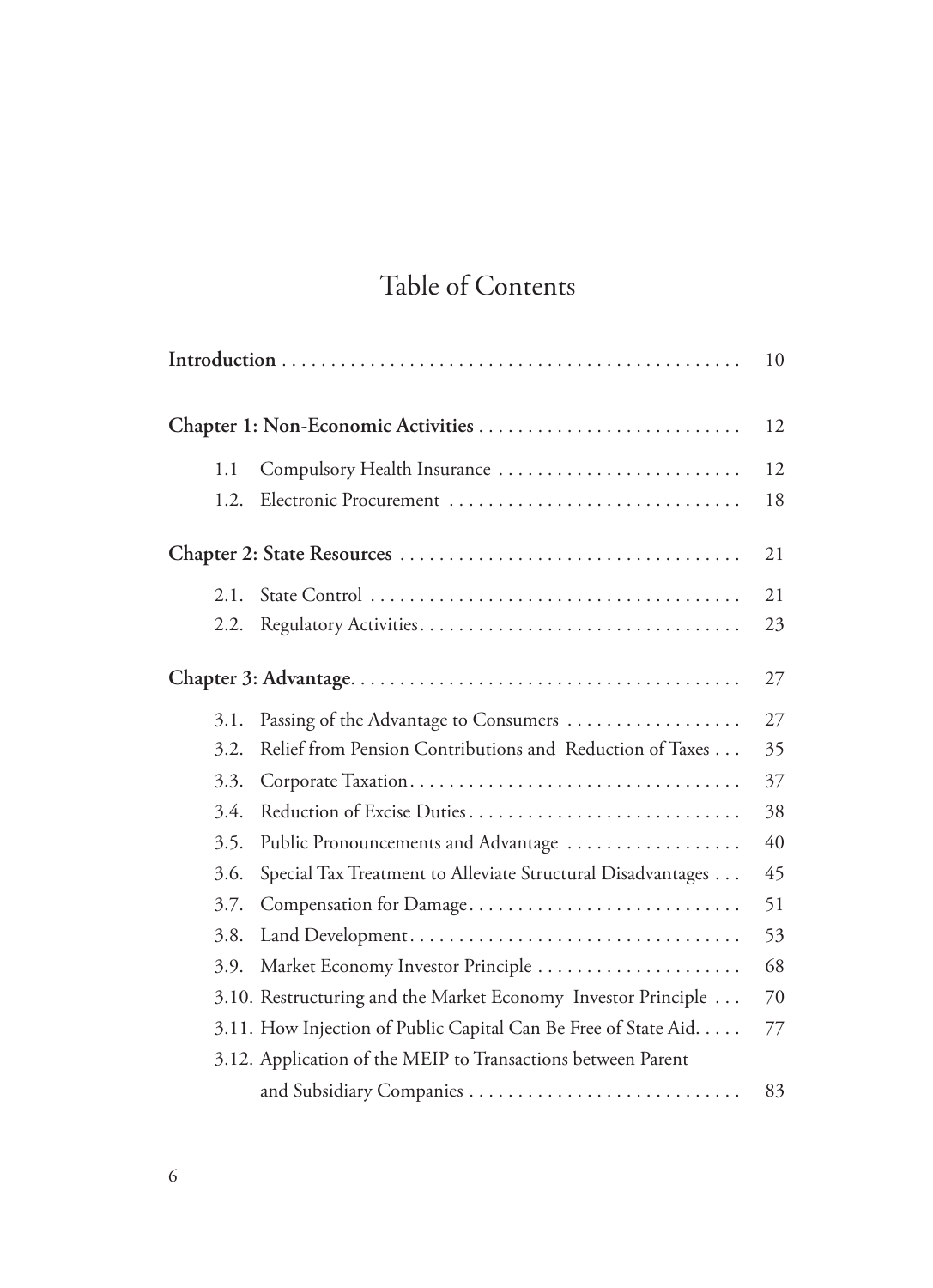|      |                                                                                                      | 88  |  |  |  |
|------|------------------------------------------------------------------------------------------------------|-----|--|--|--|
|      | 3.14. The Pari Passu and Valuation Approaches                                                        | 92  |  |  |  |
|      | 3.15. A Market Operator Does not Have to Treat                                                       |     |  |  |  |
|      | all Customers Equally                                                                                | 96  |  |  |  |
|      |                                                                                                      | 104 |  |  |  |
|      |                                                                                                      | 112 |  |  |  |
|      | 3.18. Privatisation of State Assets                                                                  | 115 |  |  |  |
|      |                                                                                                      | 120 |  |  |  |
| 4.1. | Levying of Charges to Maintain Equal Treatment                                                       | 120 |  |  |  |
| 4.2. | Compulsory Measures                                                                                  | 124 |  |  |  |
| 4.3. | Sub-National Measures                                                                                | 129 |  |  |  |
| 4.4. |                                                                                                      | 136 |  |  |  |
| 4.5. | Taxation of Nuclear Power                                                                            | 141 |  |  |  |
| 4.6. |                                                                                                      | 143 |  |  |  |
| 4.7. | The Use of Tax Measures by Member States                                                             | 144 |  |  |  |
|      |                                                                                                      |     |  |  |  |
| 5.1. | Conditions for Non-Affectation of Trade                                                              | 150 |  |  |  |
|      | Chapter 6: Public Service Obligations and Altmark                                                    | 161 |  |  |  |
| 6.1. |                                                                                                      | 161 |  |  |  |
| 6.2. | Difference between Sectoral Regulation and Altmark                                                   | 164 |  |  |  |
| 6.3. | Altmark and the 2014 Aviation Guidelines                                                             | 169 |  |  |  |
| 6.4. | Calculation of Public Service Compensation.                                                          | 174 |  |  |  |
| 6.5. | The Relation between Altmark and Article 106(2) TFEU                                                 | 183 |  |  |  |
| 6.6. | Calculation of Compensation for the Extra Costs<br>of Public Service Obligations Taking into Account |     |  |  |  |
|      |                                                                                                      | 191 |  |  |  |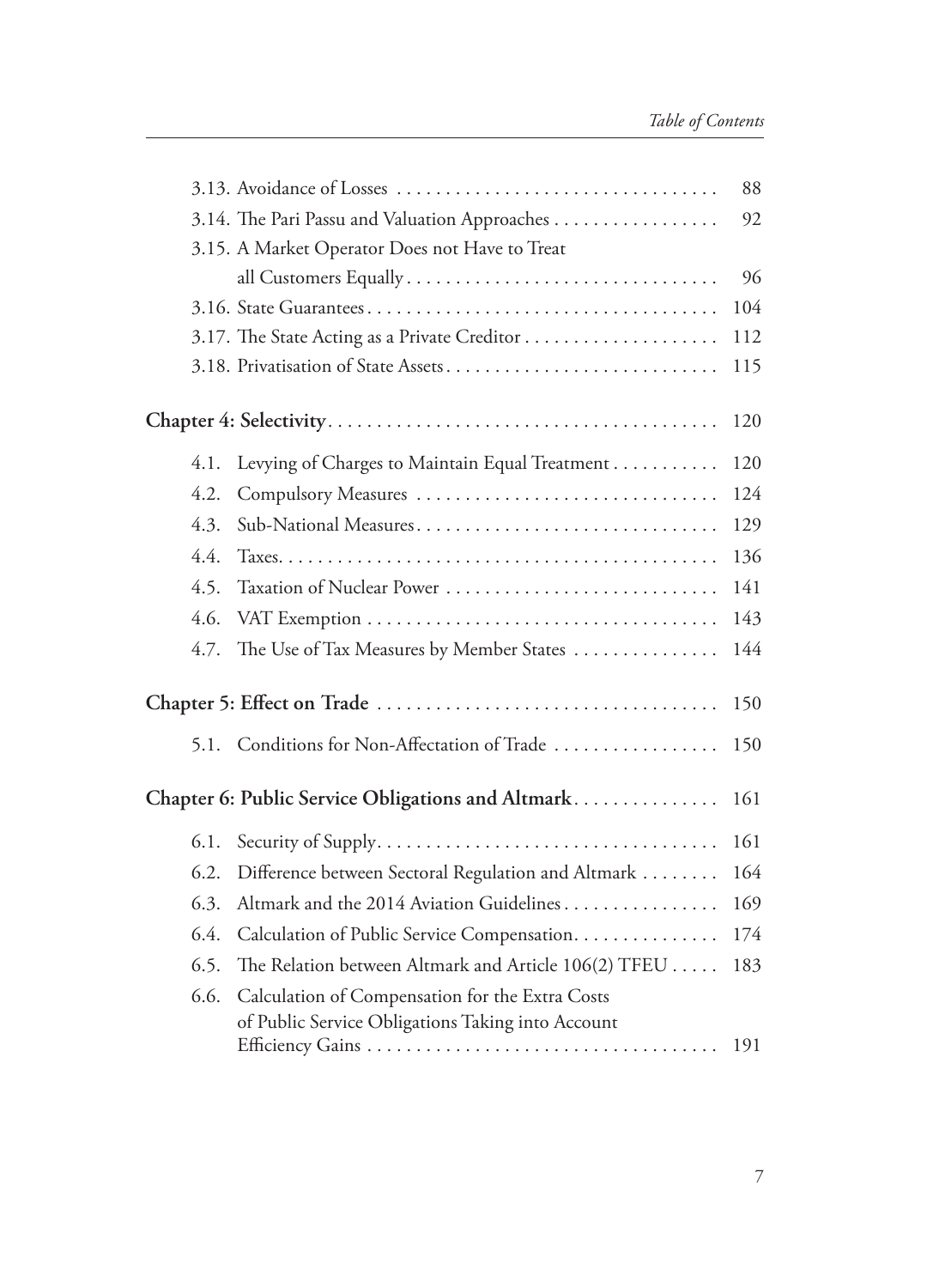| Economic v Non-Economic Infrastructure<br>7.1.<br>Public Funding of Infrastructure without State Aid.<br>7.2.<br>Airport Infrastructure and Market Economy Operator<br>7.3. | 196<br>203<br>208 |  |
|-----------------------------------------------------------------------------------------------------------------------------------------------------------------------------|-------------------|--|
|                                                                                                                                                                             |                   |  |
| 8.1.                                                                                                                                                                        | 221               |  |
| Using Loans and Guarantees to Grant De Minimis Aid<br>8.2.<br>and GBER Compatible Aid                                                                                       | 226               |  |
| Chapter 9: Important Projects of Common European Interest                                                                                                                   |                   |  |
| The Necessity and Proportionality of Aid<br>9.1.                                                                                                                            | 231               |  |
|                                                                                                                                                                             |                   |  |
|                                                                                                                                                                             | 237               |  |
|                                                                                                                                                                             |                   |  |
| 11.1. Establishing a Credible Counterfactual                                                                                                                                | 240               |  |
|                                                                                                                                                                             | 250               |  |
|                                                                                                                                                                             | 250               |  |
|                                                                                                                                                                             |                   |  |
| 13.1. A Very Old Aid Measure                                                                                                                                                | 260               |  |
| Chapter 14: Ex Post Monitoring of State Aid                                                                                                                                 |                   |  |
| 14.1. More Scrutiny by the Commission  262                                                                                                                                  |                   |  |